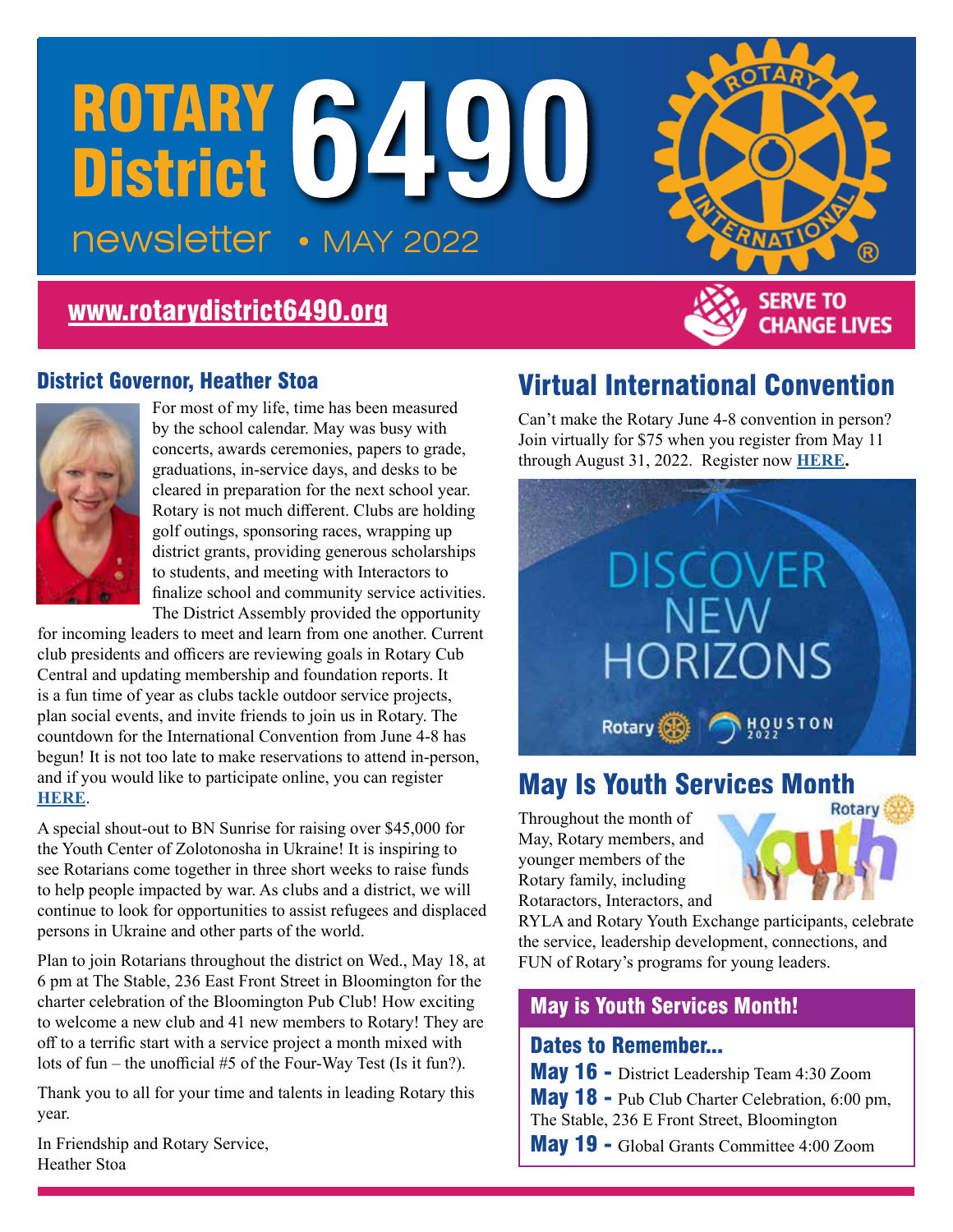# Congratulations Clinton Rotary Club on 102 Years in Rotary!

Although twice postponed because of COVID, the Clinton Rotary Club celebrated their May 1, 1920 charter with a dinner on Saturday, April 29th. Members and guests were welcomed to the banquet hall decorated with twinkle lights, blue and yellow tablecloths, displays of club trading banners, black and white club photographs, handouts with the history of the Clinton Club, and a bust of Paul Harris himself! Following a delicious meal, Emcee Curt Nettles, District Governor Heather Stoa, Assistant Governor John Hoblit, and PDG Kevin Yonce congratulated the club on their anniversary.

Bloomington, the first club in our district in 1915, was the official sponsor of the Clinton Rotary Club. The number of clubs on six continents, including the Clinton club, climbed to 500 in 1920. On the day the Clinton club was chartered, the first Boys' Week kicked off in New York City. The event was part of an effort to promote youth development in education, citizenship, health, hygiene, and vocation, and a precursor to Rotary youth service initiatives. The Clinton Club has always promoted youth activities and has a dynamic Interact club.

District Governor Heather Stoa shared her recollections of the Clinton Club's participation in Rotary Youth Exchange. Whenever she hears Neil Diamond's song *America*, her first memory is of Tom Redington organizing exchange students to enter the District Conferences carrying their countries' flags. Heather also recognized the impact the club has had on their community and schools with District Grants. The club has had multiple literacy projects and is adding a windbreak to pickleball courts. The Disease Prevention and Treatment Global Grants in São Carlos, Brazil have made a major difference in the lives of poor residents in the city. Medical equipment



PDG Kevin Yonce praised the club for their service and their 2017 Small Club of the Year Award.

John Hoblit, Assistant Governor and Past President of the Clinton Club, recalled the club's history citing notable Rotarians, accomplishments of the club, and their continued community presence each year at the Apple and Pork Festival. He recognized Phil Lamkin as Club Rotarian of the Year.

**Cheers to the Clinton Rotary Club. We look forward to your next 100 years!**



# Housing Assistance Urgently Needed

District 6490 has received a request from Assistant Governor Daniel Santillanes from District 4130 in Monterrey, Mexico. His district has participated in a special New Generations project with districts in Minnesota, Massachusetts, and Sweden to provide housing for Mexican students working on advanced degrees.

Angélica, a young woman from Monterrey in Nuevo Leon, Mexico has been accepted into a Master of Arts program in Spanish at Illinois State University beginning in August, 2022. In order for Angélica to enroll at Illinois State, she must have housing. She deferred admission last year because of financial hardship. If Rotarians in the Bloomington-Normal area are able to provide a home for her in three-to-four-month intervals for the duration of her studies, please contact Normal Club President Ann Haugo at: **[ahaugo@ilstu.edu](mailto:ahaugo@ilstu.edu)**, or District Governor Heather Stoa at: **[hhstoa@](mailto:hhstoa@gmail.com) [gmail.com](mailto:hhstoa@gmail.com)**. Time is of the essence in order for Angélica to begin the program this fall.

Angélica completed her undergraduate degree in 2013 from the Monterrey Institute for Technology and Higher Education in Hispanic Language and Literature. She has worked as a tutor and teacher in Mexico and as a Spanish lab instructor at Macalester College in St. Paul, MN from 2019-2021. In her emails with Ann Haugo, she has indicated her willingness to serve and engage with the BN community. She sees teaching as a way to give back for the life she has received. If you are able to help Angélica realize her dreams, please contact Ann or Heather immediately.

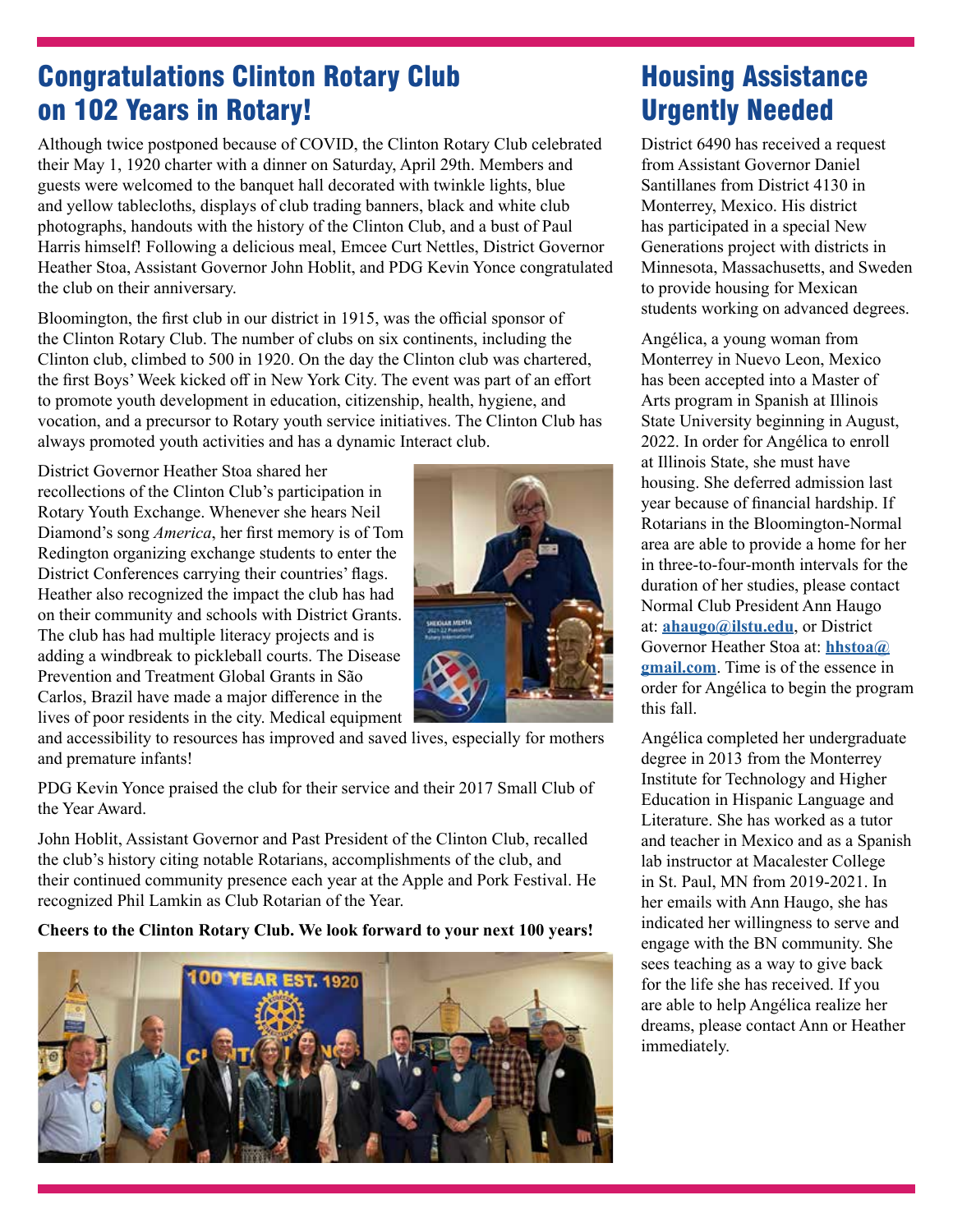### Drumroll for 2021-22 Paul Harris Fellows and Major Donors!

Thank you to those who have supported The Rotary Foundation from November through April with your generous donations. Because of your contributions individuals in our communities here in Central Illinois and around the globe benefit. Our world is better because of your gifts. A Paul Harris Fellow is recognized for a cumulative gift of \$1000. Major Donor Level I is achieved with a cumulative total of \$10,000 and Major Donor Level II is a cumulative total of \$25,000.

#### Paul Harris Fellows

Sally Bryan, Rantoul Chris Carmouche, BN Sunrise Robert Chamberlain, Lincoln Greg Gustafson, Champaign West Mitchell Hammel, Monticello Dustin Heuerman, Champaign David Hirst, Normal Katie Johnston, Rantoul Jim Littlefield, Charleston Matt McVey, Metamora-Germantown Hills Todd Modglin, Rantoul Nicole Moore, Paris Erika Nail, Paris Larry Niegowski, Mattoon Cathy Oloffson, BN Sunrise Thomas O'Shaughnessy, Danville Rachel Patrick, Paris Laura Retallick, CU Illini After Five Kimberly Scheirer, BN Sunrise Chad Smith, Rantoul Cara Spence, BN Sunrise Brett Stevens, BN Sunrise Joan Stralow, BN Sunrise Todd Vilardo, Charleston Brian Wipperman, BN Sunrise

#### Paul Harris Fellow + 1

Michael Atwood, Monticello Pamela Aubry, Gibson City John Brinkerhoff, Paris Brain Caldwell, BN Sunrise Bruce Cather, Bloomington Kathy Cooksey, Danville David Danenhower, Champaign Diana Dummitt, CU Sunrise Todd Gray, BN Sunrise Benjamin Matthews, BN Sunrise Lindsey Meister, BN Sunrise Tony Morstatter, BN Sunrise Keith Palmgren, BN Sunrise Robert Patton, CU Sunrise Adam Ruble, BN Sunrise Tod Satterwaite, CU Sunrise

Sean Seibring, BN Sunrise Sue Seibring, BN Sunrise Anne Taylor, BN Sunrise

#### Paul Harris Fellow + 2

Aimee Bean, BN Sunrise Jane Chamberlain, Bloomington Harry Clem, Urbana Gayle Dustman, BN Sunrise David Dyer, Vandalia Amber Gruenloh, BN Sunrise Fred Hahn, Normal Karen Hansen, BN Sunrise Robert Henderson, Savoy Darrell Hoemann, CU Sunrise Bruce Hutchings, Champaign Larry Johnson, CU Sunrise Julie Kubsch, BN Sunrise Kim Larson, BN Sunrise Cheryl Magnuson, BN Sunrise Jim Matthews, Mahomet Phyllis Mischo, CU Sunrise Gabriel Nege, BN Sunrise Doug Nelson, Champaign Joe Rank, CU Sunrise Brenda Reynolds, Decatur Ronald Serfoss, Danville Tina Stovall, Mattoon Zach Wetherell, Champaign Roger Wetzel, Rantoul Christopher Alix, Urbana

#### Paul Harris + 3

Joe Bolser, Rantoul Chuck Cowger, Urbana Peter Falstad, Bloomington David Garver, Danville Sunrise Melissa Isenburg Tremper, BN Sunrise Alice Jacobs, Danville Mike Kessel, Savoy Patrick Kovar, Champaign LeRoy McPherson, Fairbury Sallie Miller, Urbana Altron Regen, Champaign Balwant Singh, BN Sunset

Glenn Stanko, Champaign West Larry Stoner, Monticello Donald Uchtmann, Urbana David Wayman, Pontiac Lawrence Weaver, Rantoul

#### Paul Harris + 4

Chet Alwes, Champaign Daryl Bridwell, Paris Bev Friese, Champaign West Ronald Kiddoo, Champaign Judith Konrad, Charleston Karl Konrad, Charleston Judith Liebman, Urbana Gary Mason, Champaign West Susan Popejoy, Fairbury John Pratt, BN Sunrise Les Schulte, CU Illini After Five Vicki Tilton, BN Sunrise Cat Woods, BN Sunrise

#### Paul Harris + 5

Ramesh Chaudhari, BN Sunset Rebecca Goeckner, Normal Peggy Hardy, BN Sunrise Mike Harris, Monticello Melanie Mills, Charleston Lloyd Murphy, Tuscola Allan Penwell, CU Sunrise Louis Simpson, CU Sunrise Beverly Stevens, BN Sunrise

#### Paul Harris + 6

Bernadette Ray, Gibson City William Semlak, Normal Karen Sharpe, Savoy

#### Paul Harris + 7

Scott Anderson, Jr., Champaign Nestor Ramirez, Champaign West Connie Walsh, Champaign

#### Paul Harris Fellow + 8

Steven Carter, Champaign Joe Fearday, Effingham Terrell Williams, Champaign West

#### Major Donor Level I

Hank Campbell, Normal Karen DeAngelis, BN Sunrise Donald Rokosch, Danville Sue and Tim Weitekamp, Rantoul

#### Major Donor Level II

Gary Bowen, Champaign Art Drake, Normal Connie and John Rich, Fairbury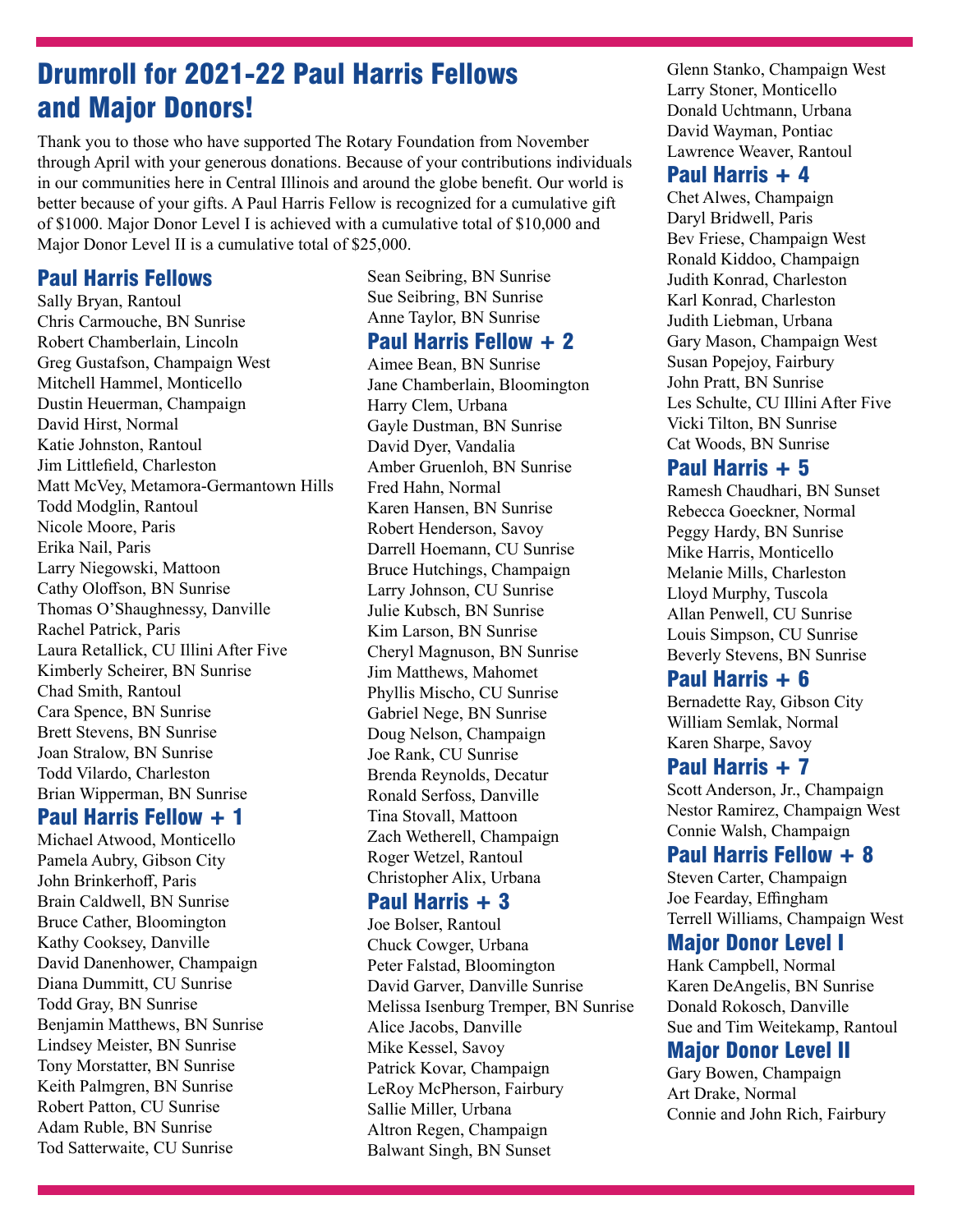# Time to Submit District Awards Applications!

As the current Rotary year draws to a close, it is time to reflect on the service of Rotarians and clubs for the 2021-22 Rotary year and to recognize them for their hard work and achievements!

District Governor Heather Stoa will be awarding Small Club of the Year, Large Club of the Year, New Rotarian of the Year, Rotarian of the Year, and Hall of Honor awards at the June 26th District Installation. Family and club members will be invited to join the award recipients to honor their efforts. Applications for the five major awards are due by June 1st to Heather Stoa at: **[hhstoa@gmail.com](mailto:hhstoa@gmail.com)**.

#### Club Awards

These awards will recognize a small club (under 50 members) and a large club for their performance throughout the past year. Eligible clubs must meet the 13 of 25 possible goals entered into Rotary Club Central for a Rotary Citation. Clubs must have worked to increase club membership, developed service projects, promoted giving to The Rotary Foundation, and built awareness of Rotary.

#### Individual Awards

Rotarians who have made their clubs and communities here and around the world better places to live and work will be honored for their commitment to Rotary. Nominees shall have demonstrated leadership and the advancement of service.

#### New Rotarian of the Year

Rotarians must have been a member of a District 6490 club for a minimum of twelve months, but not more than 36 of months at the time of nomination.

#### Rotarian of the Year

Rotarians must have been a District 6490 Rotarian for at least three years and exemplified the ideals of Rotary service during the current Rotary year.

#### Hall of Honor

Rotarians must have been a District 6490 Rotarian for at least seven years and shall have made significant cumulative contributions to Rotary.

#### Avenues of Service Awards

As Rotarians, we channel our commitment to service at home and abroad through the five Avenues of Service which are the foundation of club activity. Projects must be new or enhanced projects and may not have previously received an award. **Club presidents should send completed applications for Avenues of Service awards by June 30 to Heather Stoa at: [hhstoa@gmail.com.](mailto:hhstoa@gmail.com)**

**Club Service Award** focuses on making clubs strong. A thriving club is anchored by strong relationships and an active membership development plan.

**Vocational Service Award** calls on every Rotarian to work with integrity and contribute their expertise to the problems and needs of society.

**Community Service Award** encourages every Rotarian to find ways to improve the quality of life for people in their communities and to serve the public's interest.

**International Service Award** exemplifies our global reach in promoting peace and understanding. We support this service avenue by sponsoring or volunteering on international projects, seeking partners abroad and more.

**Youth Service Award** recognizes the importance of empowering youth and young professionals through leadership development programs.

All Assistant Governors and Club Presidents have received the Awards applications. They can also be accessed via the District 6490 website under "Announcements". Questions about the nominations should be addressed to District Governor Heather Stoa.

# Final Reports Due for 2021-22 District 6490 Grants

If your club received District 6490 District Grant funds in this 2021-2022 Rotary year, a final report and expense receipts must be submitted withing 30 days of the full expenditure of the grant funds. Final report forms can be found at the **[District](http://District 6490 website under the Community Service tab)  [6490 website under the Community Service tab](http://District 6490 website under the Community Service tab)**.

#### **Submit final reports by June 30, 2022.**

Questions can be directed to: **Marlys Scarbrough - [scarbrou@illinois.edu](mailto:scarbrou@illinois.edu)** Champaign Rotary Club, District 6490 District Grants Chair 2021-2022

#### Newsletter Submissions

Submit items for future newsletters to Jerry Johnson at **[jerry\\_e\\_johnson@comcast.net](mailto:jerry_e_johnson%40comcast.net?subject=)**.

Please begin subject line with ... ROTARY NEWSLETER.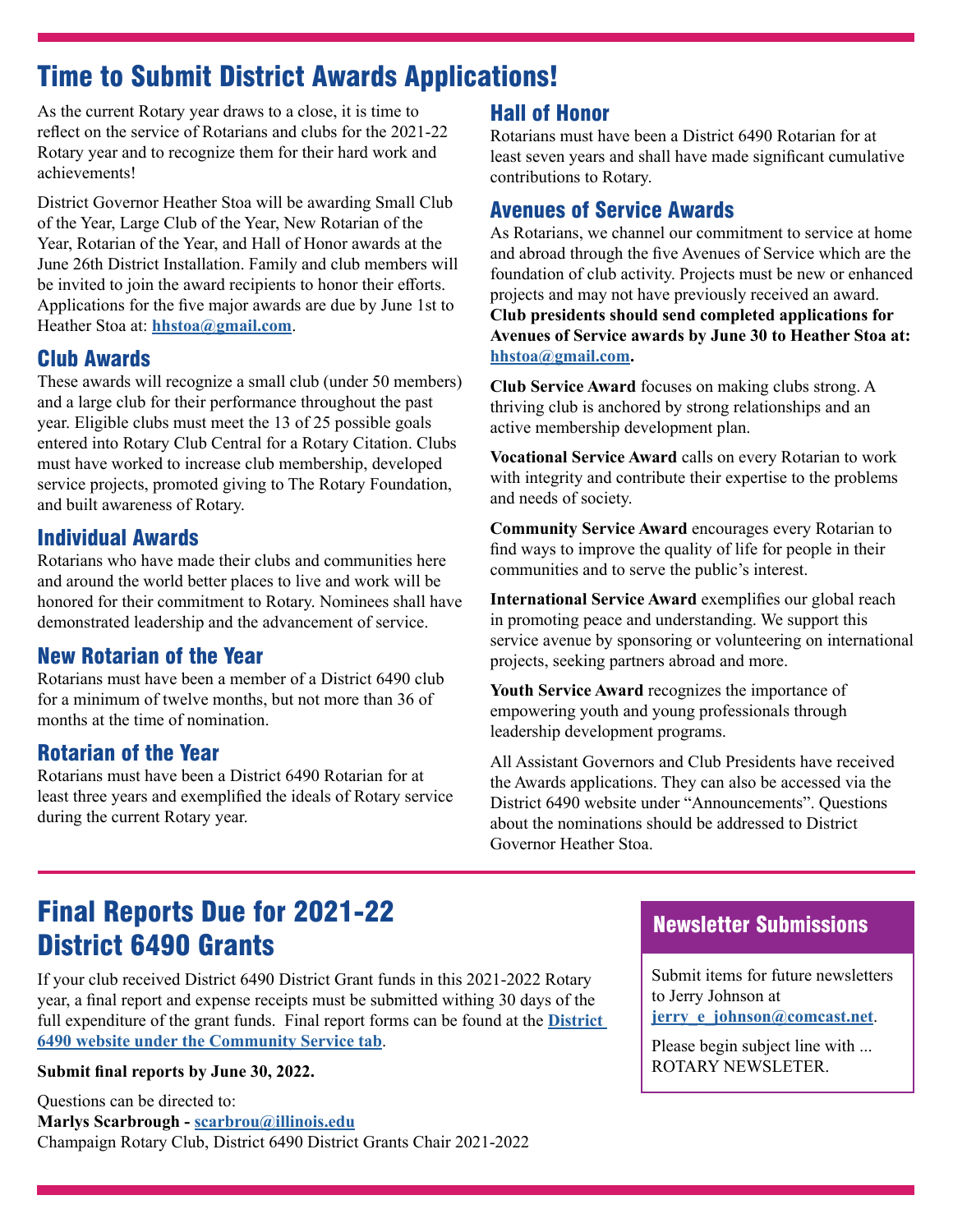# Join Champaign on Fri., May 20

The Rotary Club of Champaign would like to invite you to this year's 2022 "Investing in Children and Community" Action Auction on Friday, May 20 at the I Hotel starting at 5:15 PM.

This is our club's only fundraising event, held every three years, where all funds go entirely to support nonprofit organizations throughout Champaign County. This year's featured charity is "Y on the Fly" – a program of the Stephens Family YMCA, taking the Y experience and programming to youth in underserved neighborhoods.The proceeds will also fund the charitable activities of Champaign Rotary for the next three years.

At the Live Event, you'll enjoy our Emcee Deon Thomas and have the opportunity to bid on many Silent Auction items. The Live Auction will feature one-of-akind experiences such as trips to:

- Tuscany for 10
- St. Barth in the Caribbean for 6
- Suerta Mexico for 10
- Iceland for 8
- The Bourbon Trail for 14
- A 2023 Super Bowl package including 4 tickets to the Big Game, 4 tickets to the 2023 Phoenix Waste Management Golf Tournament, a round of golf and a oneweek stay at a beautiful house with pool in Phoenix

**YEARS** 

**ROTARY PEACE CENTERS** 

• Fighting Illini Football and Basketball Packages



# **Champaign Rotary ACTION AUCTION** You're Invited

I HOTEL & CONFERENCE CENTER 1900 S. 1ST ST, CHAMPAIGN **Event Honorees Rick and Jeanene Stephens** 

> **FOR TICKETS VISIT:** BIDPAL.NET/ROTARYACTIONAUCTION2022

#### Unable to attend?

You can still support Champaign Rotary's charitable efforts by buying a \$10 raffle ticket or by bidding on a Silent Auction item. Please email **[Janet Ellis-Nelson](mailto:janetnelson1994%40gmail.com?subject=)**, if you have any questions.

For more information on the event or to purchase tickets visit [HERE](https://one.bidpal.net/rotaryactionauction2022/welcome).

# The Rotary Peace Centers Celebrate 20 years of Training Peacebuilders

Since the first Rotary Peace Centers welcomed peace fellows 20 years ago, more than 1,500 of them have gained the

experience, skills, and networks they need to build peace in their communities and around the world. Collectively, program alumni are making a tremendous impact through their work as leaders in conflict transformation, as well as in the areas of community and international development that make conflict less likely to occur. Rotary's long-term commitment to peace education will continue

to support leaders in the future. The peace centers program will expand, with the addition of a new certificate program in the Middle East or North Africa by 2025. Peace is a longterm investment. **[Learn more about the Rotary Peace](https://www.rotary.org/en/seven-centers-peace)  [Centers](https://www.rotary.org/en/seven-centers-peace)**



Positive Peace Activators can help support

the **[Institute for Economics and Peace](https://www.economicsandpeace.org/) (IEP)**, a leading global think tank on peace, is to provide Rotary members and participants with peace education tools

and support. Since 2020, the Rotary-IEP Partnership has trained more than 120 Rotarians, Rotaractors, and Rotary Peace Fellows in Positive Peace. These Positive Peace Activators are now in North America, Latin America, Europe, and Asia. More training events will be offered in East Africa, Oceania, and the Middle East or North Africa.

**[Rotary Peace Centers](https://www.facebook.com/Rotarypeacecenters)** Facebook page **[Rotary Peace Centers](https://www.rotary.org/en/our-causes/promoting-peace?gclid=EAIaIQobChMIkvvZ18fi9wIVKihMCh0fOQSWEAAYASAAEgIVO_D_BwE)** webpage **[Rotarian Action Group for Peace](https://rotaryactiongroupforpeace.org/)**